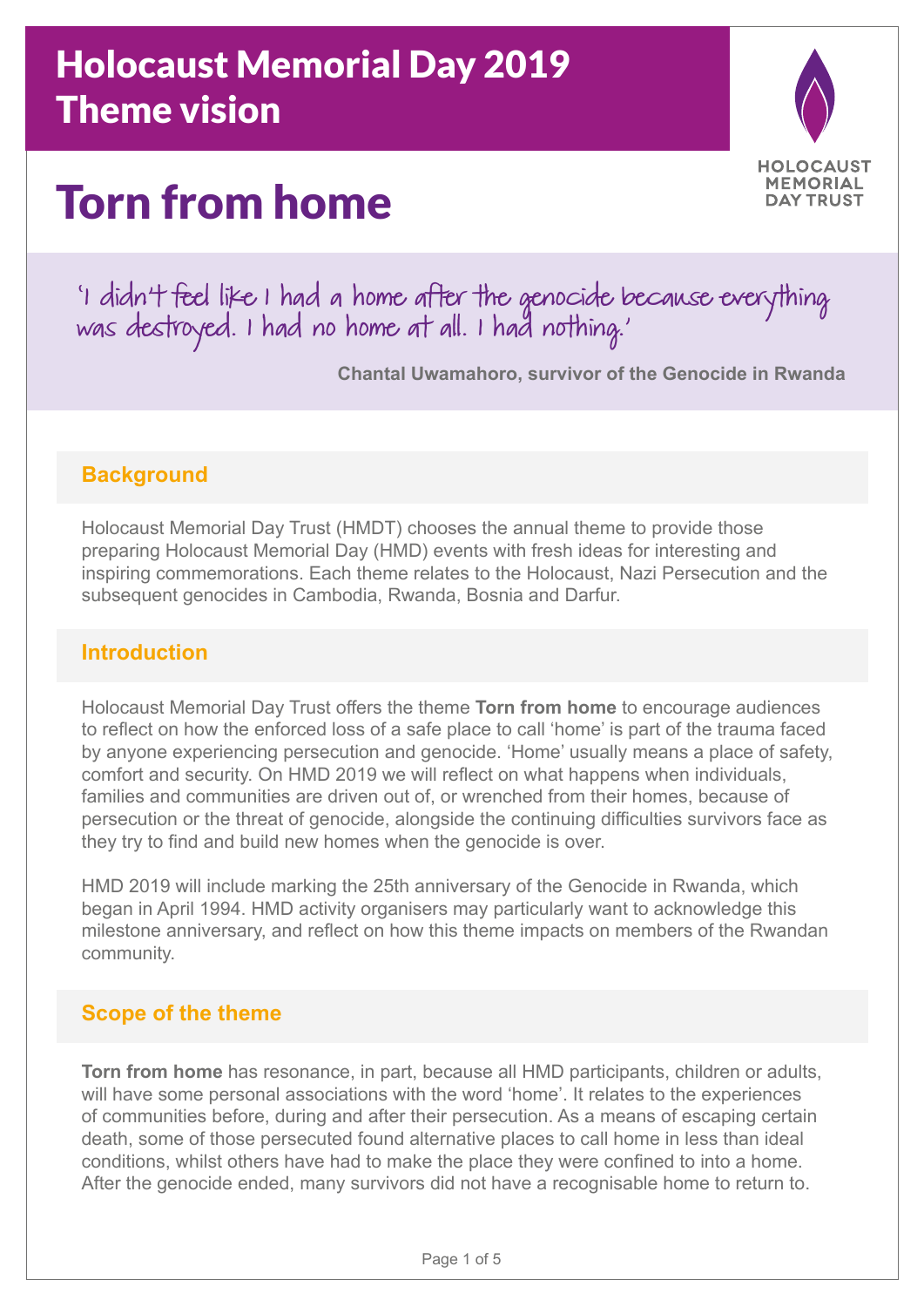This theme also allows for reflections on how we can support those escaping persecution today and who may be looking to make a new home in our own communities. It leads to discussions of how the lessons of the past can inform our lives today and ensure that everyone works together to create a safer, better future.

#### **1 - The meaning of home before genocide**

**a) What makes a home?**

'My mother always seemed to be in the kitchen. I remember coming home from school and being greeted by delicious cooking smells.'

#### **Blanche Benedick, survivor of the Holocaust**

The word 'home' is familiar to us all. It relates to a place in time and space but it also relates to the people and possessions we find within. Although not always the case, home usually has associations with safety, security, privacy, dignity and peace. In the lead up to the Holocaust, Nazis undermined the notion of 'secure home' by imposing curfews on Jews, and seizing certain possessions such as radios and cameras, before then forcing them to leave their homes.

When reflecting on their lives before their persecution, survivors of the Holocaust and subsequent genocides remembered the familiar sights, and smells, as well as the voices of the friends and family which turn a house into a home. Their homes might have been very different from each other, but the survivors whose testimony we share hold many common reflections about what home meant to them before the genocide.

#### **b) Fleeing from home before genocide**

'There was a lake, Lake Kivu, which separates Rwanda and the Democratic Republic of Congo, very huge. So we decided to swim.'

#### **Jean Louis Mazimpaka, survivor of the Genocide in Rwanda**

During the first years of Nazi rule some Jewish families, as well as others who were experiencing increasing persecution, left their homes and fled Germany. Some fled to neighbouring countries in Europe, whilst others left for countries further away like the USA, Canada and China. Not only did this mean leaving all that was familiar, but it meant trying to make a new home, often somewhere with a different culture and language, and, in some cases, an unwelcoming new society.

In subsequent genocides, communities experiencing persecution have fled their homes, becoming refugees in nearby countries, and in the UK. Sometimes leaving home is physically dangerous, like it was for Jean Louis and those who swam with him across Lake Kivu, to find a place of safety. Leaving home is never an easy decision.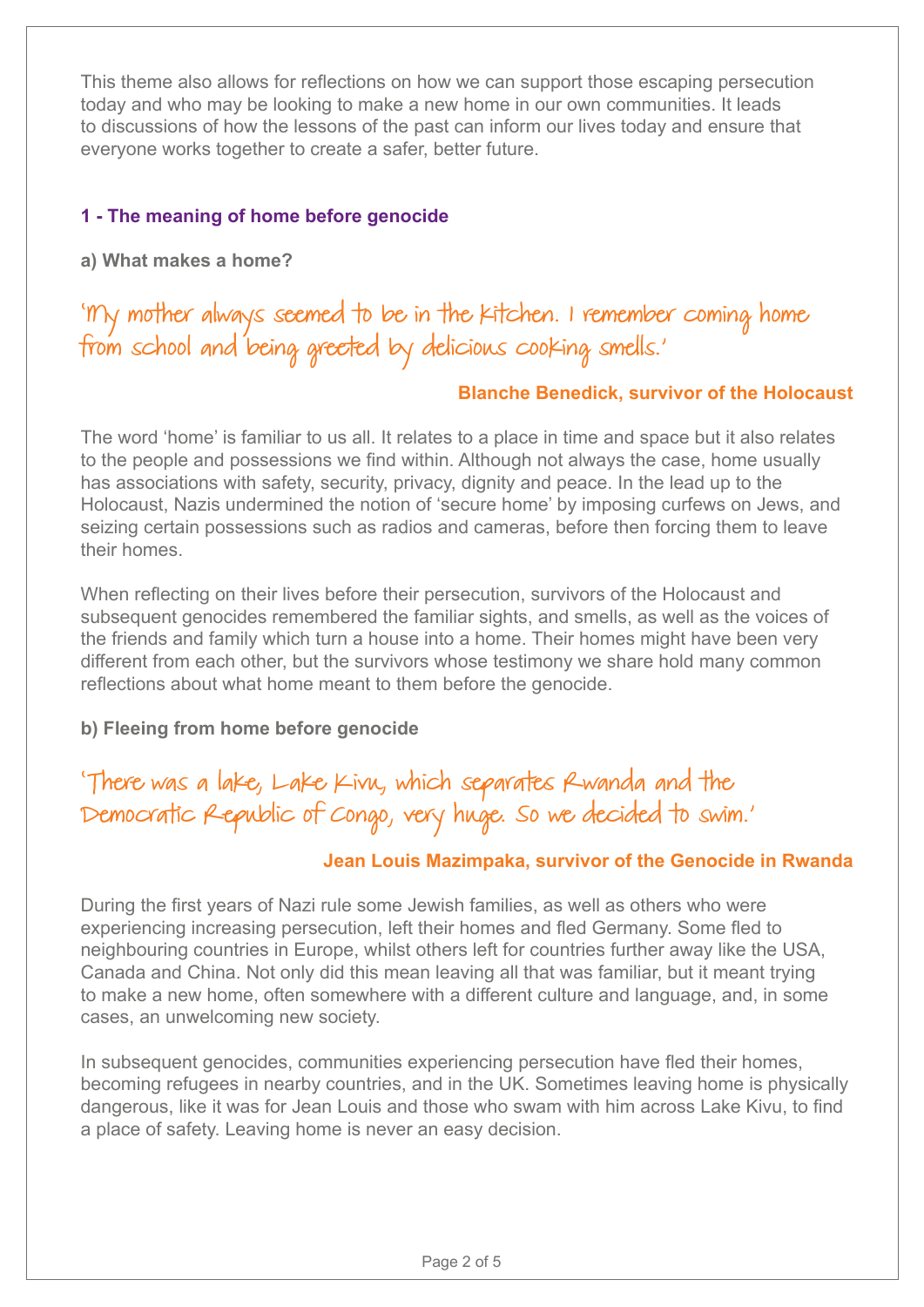#### **2 - Torn from home during genocide**

#### **a) Forced from home**

'The Khmer Rouge ordered us to leave the city "for three hours only" and to carry nothing with us... I left my house with my mother, my two daughters, three sisters and two brothers... Five hows passed, one day, two days, three days... We realised by now that this was a trip without return.'

#### **Var Ashe Houston, survivor of the Genocide in Cambodia**

A few months before World War Two broke out, Jewish people in Nazi Germany were told that it was now legal for their homes to be taken from them at any time. As the war developed, and Nazi control spread across Europe, Jewish people were forced from their homes into ghettos in cities across Europe. Families had to live in overcrowded, dirty and unsanitary conditions; disease and starvation were rife. Many still attempted to make their cramped accommodation in the ghetto into a semblance of home, by continuing to celebrate Jewish festivals and the sabbath.

Subsequent acts of genocide also saw communities forced from their homes. During the Genocide in Cambodia, millions of people like Var were forced from their home towns and cities to live and work on the land in the countryside. Some lost hope that they would ever see their homes again.

#### **b) Finding an alternative home**

'Even when I was hiding in someone else's home, there was no security, because at any moment someone could come and knock on the door and find you. At least in the bush there was hope that, if someone came, you would be able to move and keep hiding.'

#### **Chantal Uwamahoro, survivor of the Genocide in Rwanda**

Some survivors were only able to survive by hiding under floorboards or in attics, or in forests and bushes, such as Chantal had to do in Rwanda. These hiding places were not home but, in some cases, people remained in their hiding place for several years. In other cases, people moved from place to place, finding a refuge for a few weeks or months at a time.

#### **c) Making a home a refuge**

'Mona's mother said, "Don't worry, Blanche, you're going to stay here with us for a few days. We're going to hide you because we've heard that all the Jews are going to be rounded up."'

#### **Blanche Benedick, survivor of the Holocaust**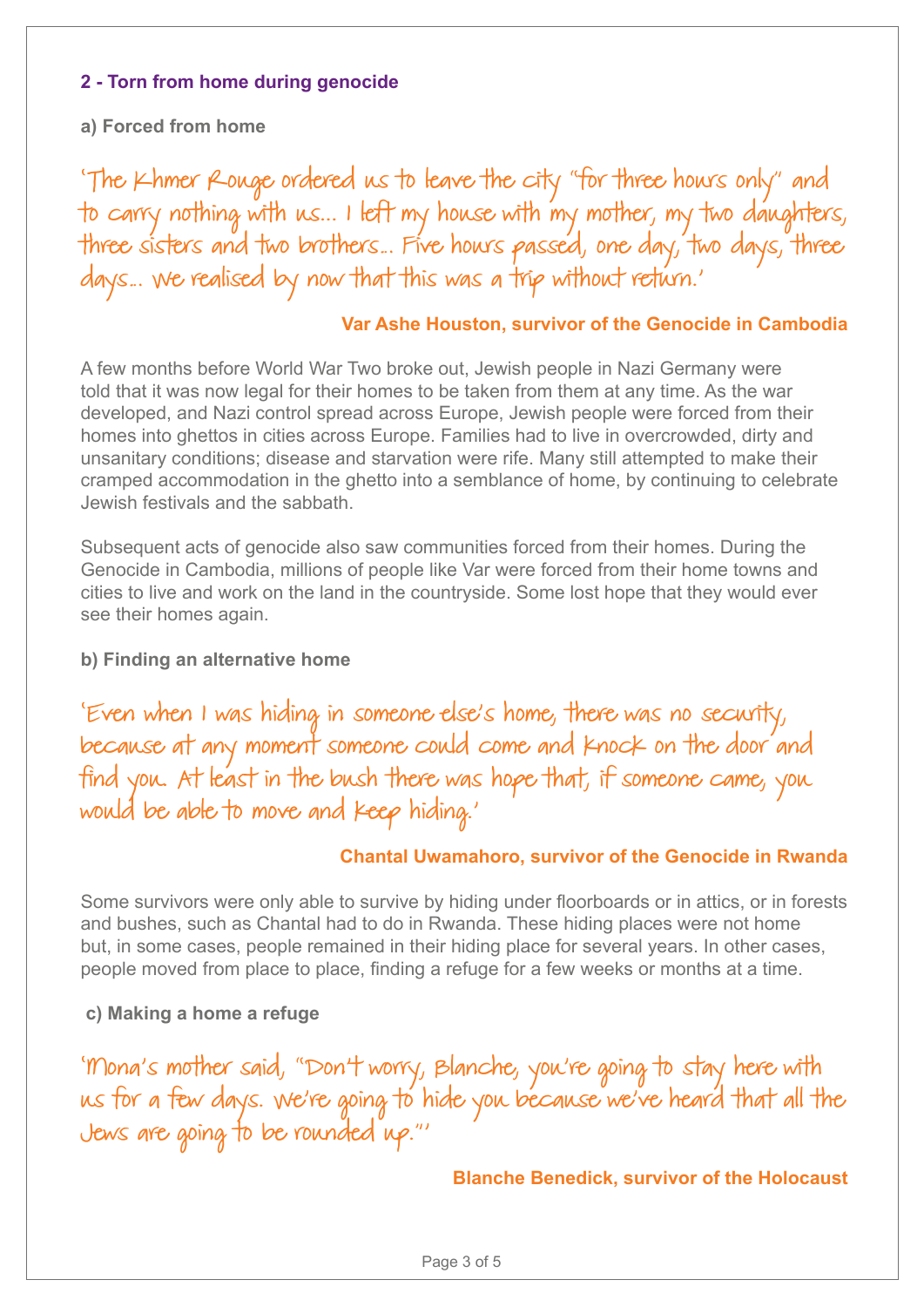Those who tried to save others by taking them into their homes can be remembered for their acts of rescue during the Holocaust and the genocides which followed. These include those who looked after children who came to the United Kingdom on the *Kindertransport*, and others, like Mona's family in Denmark, who hid Jewish people in their homes during World War Two. Louisa Gould paid the ultimate price for hiding a Russian prisoner of war in her home on the Channel Islands; she was murdered in Ravensbrück concentration camp.

#### **3 - A home after genocide**

#### **a) Returning home**

'I stayed in Rwanda after the genocide, we tried to go back to work, to find others and make other friends, to find out if you have some family members left. Then we tried to build the country again, to build a family again, to build ourselves again.'

#### **Appolinaire Kageruka, survivor of the Genocide in Rwanda**

When the Holocaust ended with the end of World War Two, millions of people across Europe were displaced, often hundreds of miles from home. Some tried to return home – often a difficult and complex journey. Those who were able to return to their neighbourhoods often faced continuing prejudice, and sometimes violence from the communities to which they now returned.

After the Genocide in Rwanda, survivors like Appolinaire who moved back to their homes found themselves living alongside neighbours who had been perpetrators during the genocide. The challenge of rebuilding a life was made more difficult by having to encounter those responsible for their loss of family on a regular basis.

#### **b) No home to return to**

'I was numb when I saw there was nothing left… Someone had even planted corn on my land and they were harvesting it.'

#### **Besima, survivor of the Genocide in Bosnia**

Many of those who tried to return from concentration camps across Europe after the Holocaust found their houses had been looted, sold, given away or physically destroyed, and the local communities unwilling or unable to help them reclaim their homes.

Similarly, when survivors of the Genocide in Bosnia, like Besima, returned to their homes, many found that they had been taken over by members of the communities involved in killing their loved ones. The continuing trauma of genocide leaves people trying to adapt to a new life alongside some of those responsible for destroying their old one. Finding or building a new home can take a long time in communities still recovering from genocide. Having no permanent home creates further trauma for those who survive.